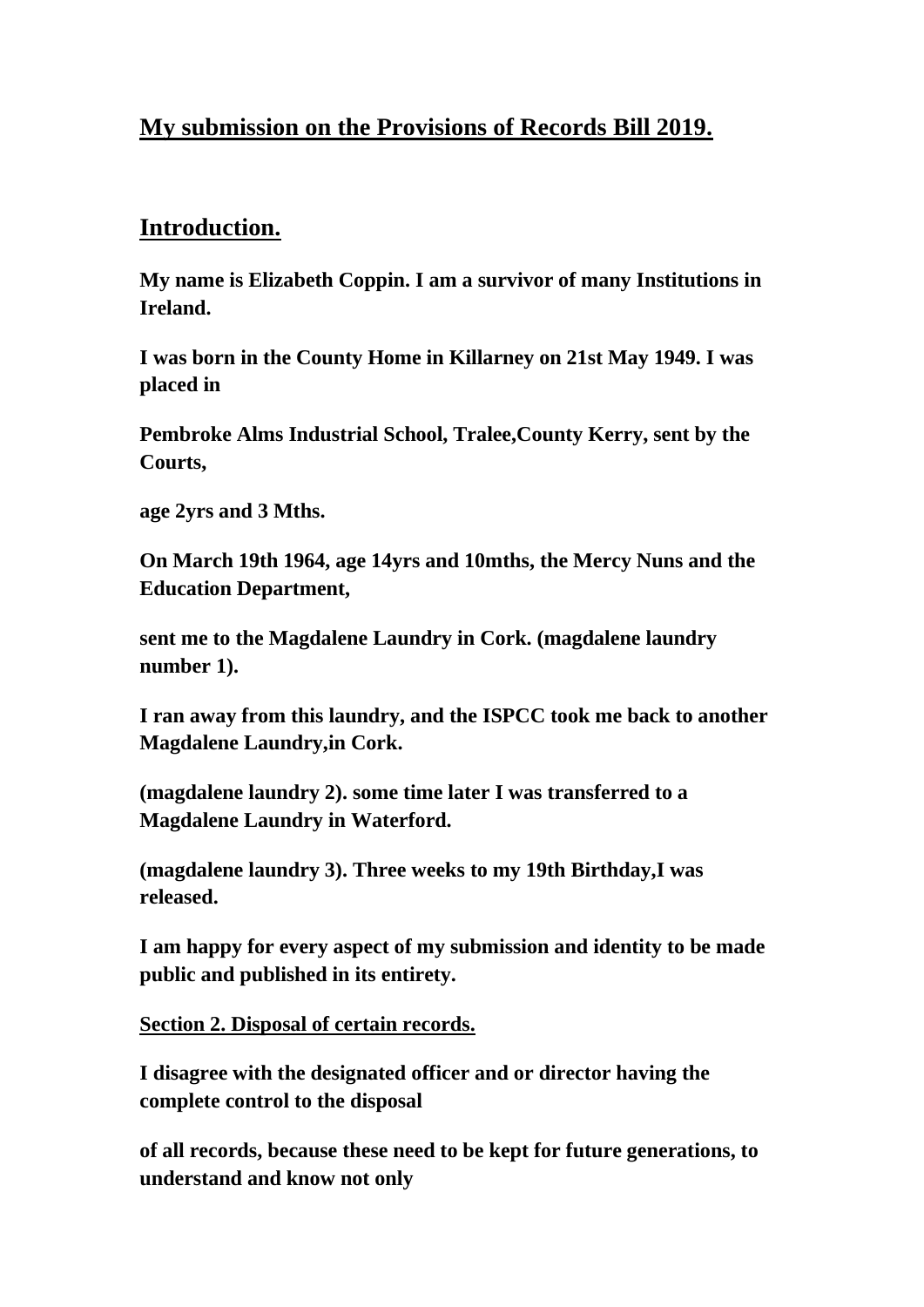**the human aspects but also the financial and social history of Institutions in Ireland.**

## **Transfer of Records on dissolution of relevant body.**

**3. (a) These records do not and never should belong to the Department of Education and skills.**

**how can the Department of Education say the records are theirs when the Religious make the same claim**

**and had the monopoly on these Institutions.**

**(b) If these records are transferred to the National Archives, the Director must discuss with** 

**historians before he/she considers destroying them. Is and will the Director be Independent or influenced**

**by Government now or down the line?**

**(3) (a) Sealing Period. A sealing period of 75 years is not a good idea. It gives the impression there**

**is something to hide. These records are not Official Secrets and should Not be classed as so. These records** 

**contain the history of Human Beings and the violation of their rights. When discussing this serious subject,**

**the issues should be considered seriously. From the findings of the report called Consultation with**

**Survivors, July 2019, that was institigated and paid for by Department of Education.**

**The findings from this report stated, 'the majority of survivors felt, this Bill is an affront and a violation to**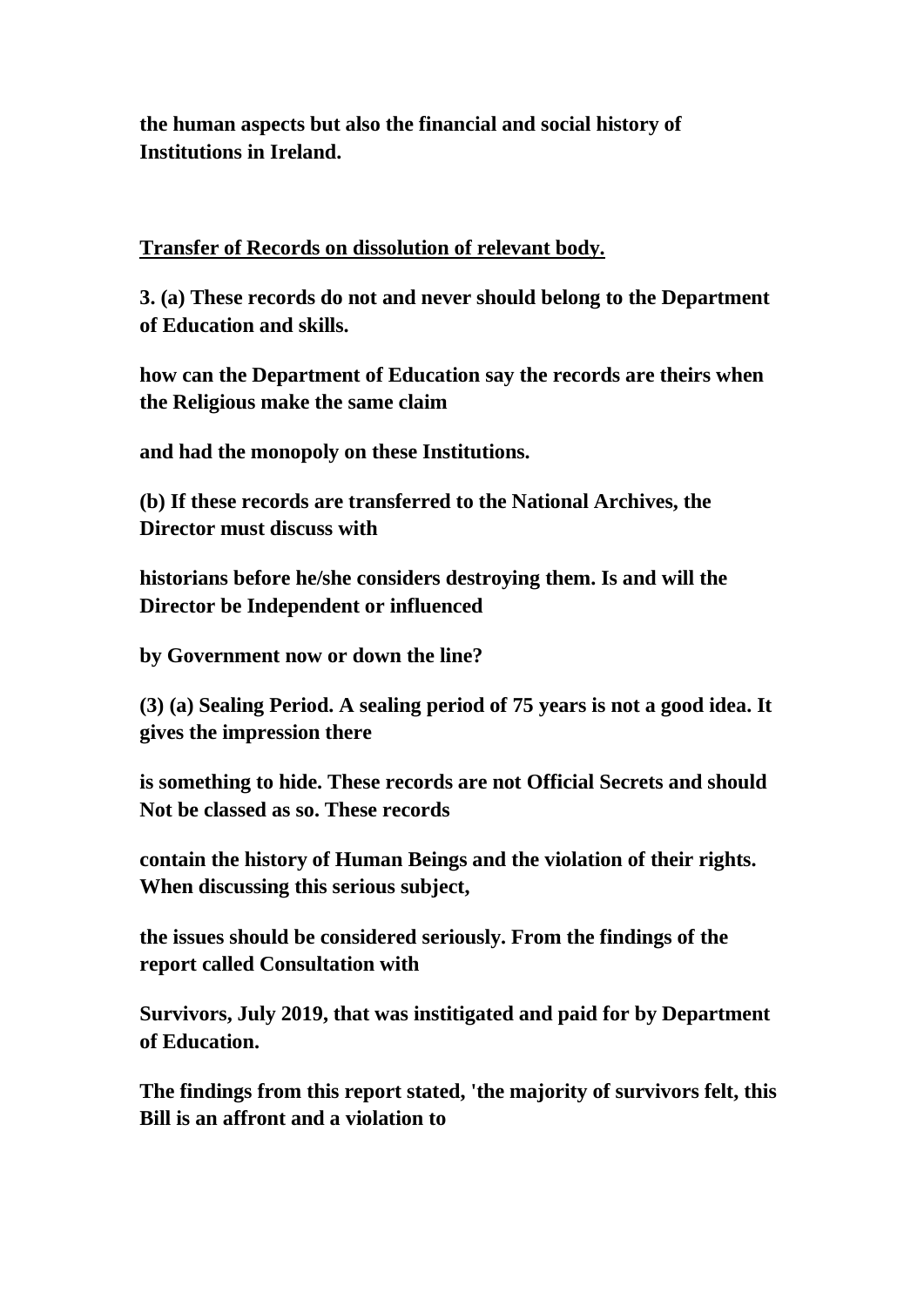**their Human Rights and to their stories,and above all the survivors would like the Government to establish**

**a place of learning for future students if they so wish.' As a survivor I agree wholeheartedly with this.**

**These records should never be sealed and witheld from public inspection.**

**Regulations.**

**6. (1) 74 years from now it will be 2093. This Director the Government is proposing to decide on our records**

**is not born yet. He/she will be born in approximately in 2043 if 50years old, when the Archivist position is**

**advertised. My Grandson will be 84yrs and who will speak for me in 2093. As regarding taking into account the**

**effects of our well-being and emotional state of persons alive on the date of making the regulations. I personally,**

**will feel betrayed and deeply, deeply hurt by the Department of Education Minister, if he insists**

**to ignore our wishes. There will be a lot of angry Men and Women, feeling as I will, on the date of making this**

**regulation of sealing our records for 75 years. Institutional Irish Men and Women will know they do not have**

**their Human Rights respected in Ireland today .**

**7. (a) Amendment of Act 2000.**

**If the Act is not broken, why attempt to mend it? Why make arrangements for disposal of our records.**

**Instead of disposing our records, I would like the Department of Education to ask survivors the following**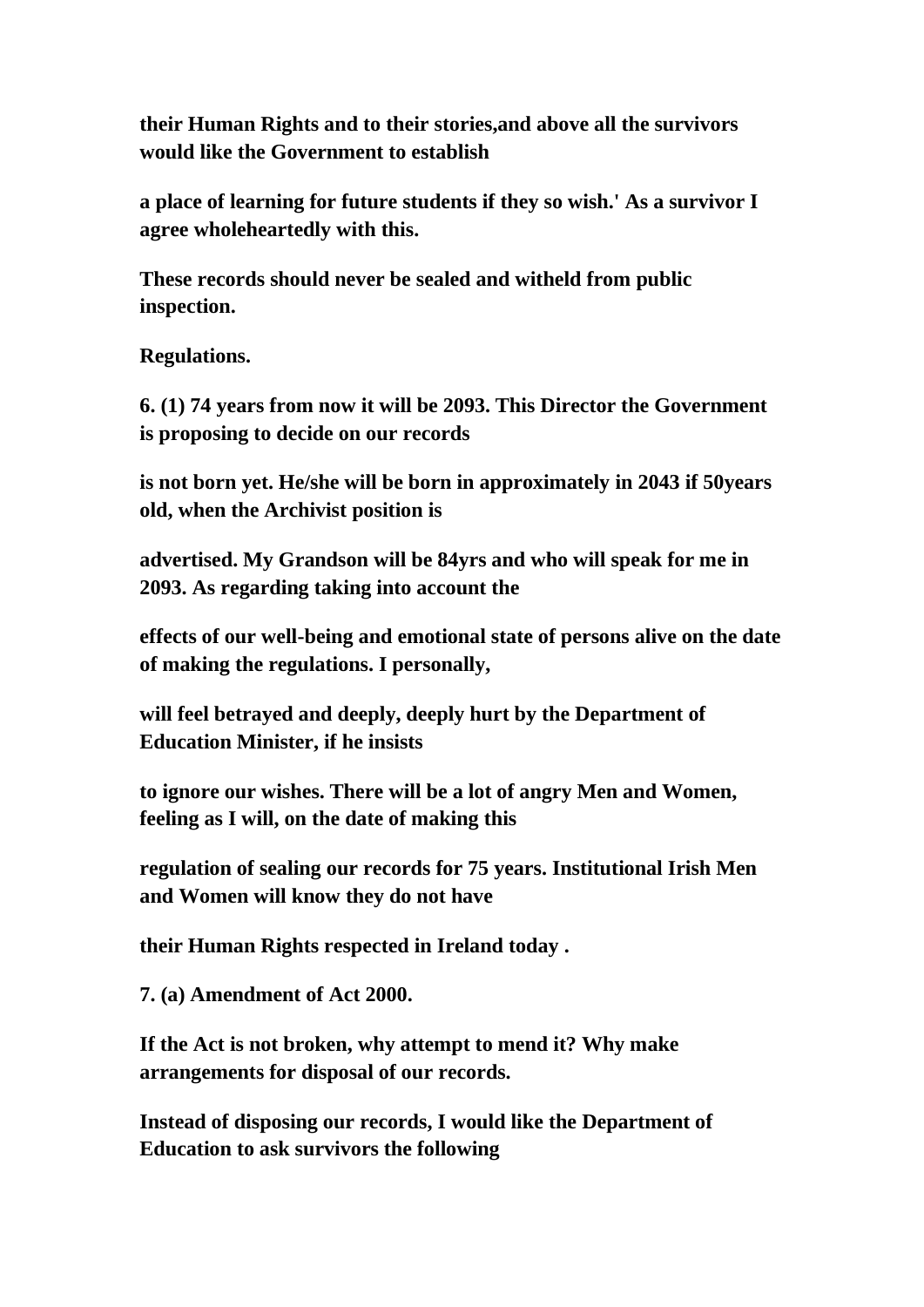**question. Do you want your records to be made public and/or private? if survivors want their records**

**to be public, let us have them. And the survivors who want their records to remain private, they**

**remain private. Then everyone know where they stand, are happy with the findings, and most** 

**importantly of all there will be no recriminations down the line. I am now asking the Department of Education,**

**to release my records under the Freedom of Information Act 2014. I think it is very wrong to attempt to try to**

**silence us survivors by changing Acts to suit the Governments narrative.** 

**8.** 

**9. Restriction of Freedom of Information Act 2014.**

**I disagree with every aspect of this suggestion. Not only does it silence survivors, it demeans,** 

**degrade and abuses survivors all over again. This Restriction is not helpful for our well-being**

**and mindfulness.**

**10. Expenses.**

**11. Short title,collective citation and commencement.**

**(1) This Act should be cited as Public/Private Records Act 2019.**

**(2) Should remain National Archives Acts 1986.**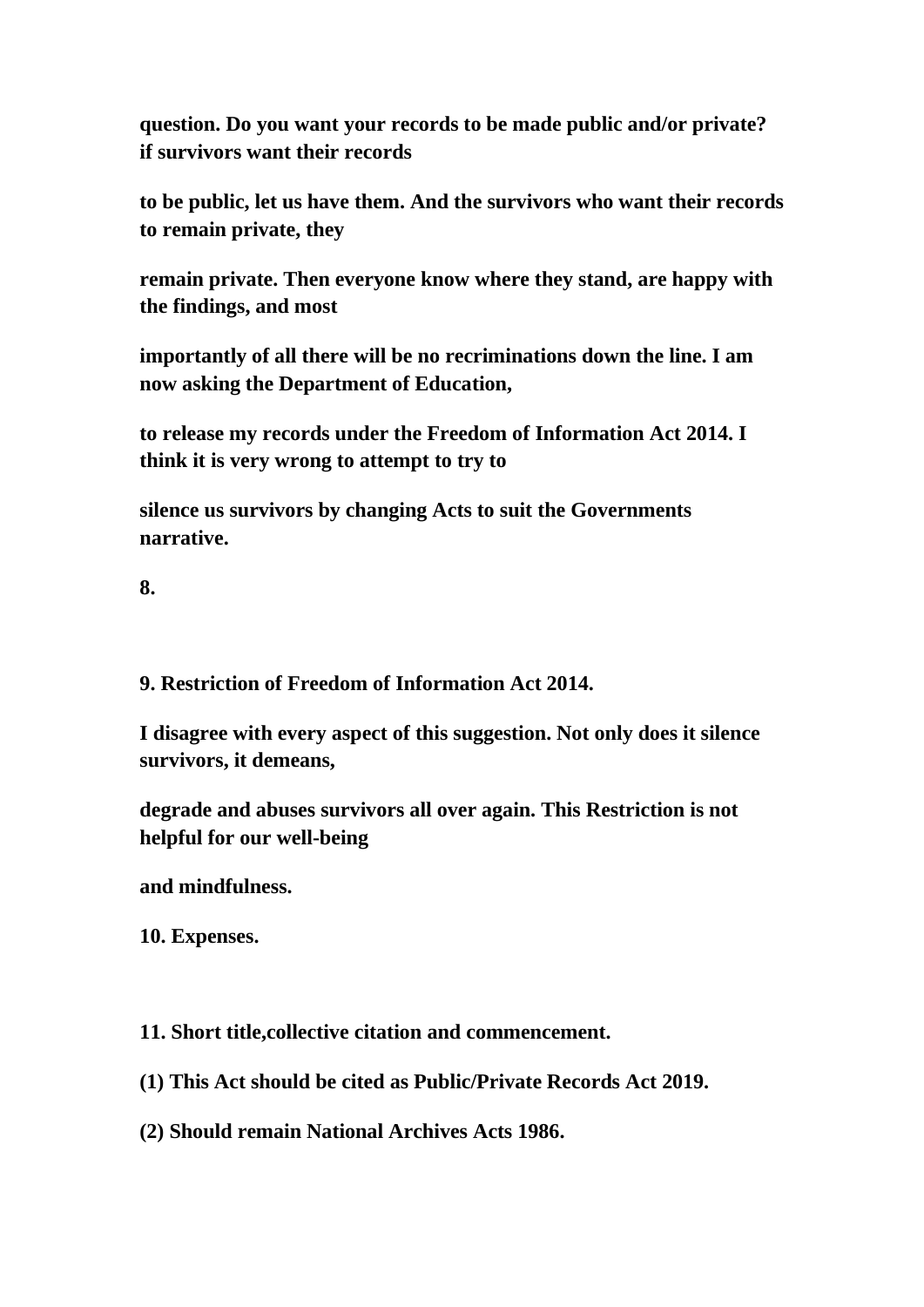**(3) Should remain as original Acts of 2000 and 2005, because that is when we survivors** 

**were connected to these departments. By making changes it totally undermines the concept**

**of the genuine support and guidance implemented by Government in a historic time for survivors.**

**(4) Remain as it is.**

**(5) Hopefully, this Bill will never pass. It does not take into consideration the views of survivors.**

**Those of us who want our records to be Public, should be respected. Those of us who want our records**

**to remain Private, should be respected. All survivors will be happy if our views and wishes are**

**accepted. Most importantly, there would not be recriminations.**

## **General recommendations**

**(1) I believe all survivors should be able to access the information in the archives that relate to them.**

**Because it is right and just for survivors to know and help them to make sense of their lives.**

**(2) I believe survivors should be able to request a copy of their own testimony, they gave to the Ryan**

**Commission or RIRB.**

**It would be nice for survivors to look back, recall and remember the moments they began**

**to believe they were been taken seriously. And for once we had the chance to speak without fear**

**or prejudice.**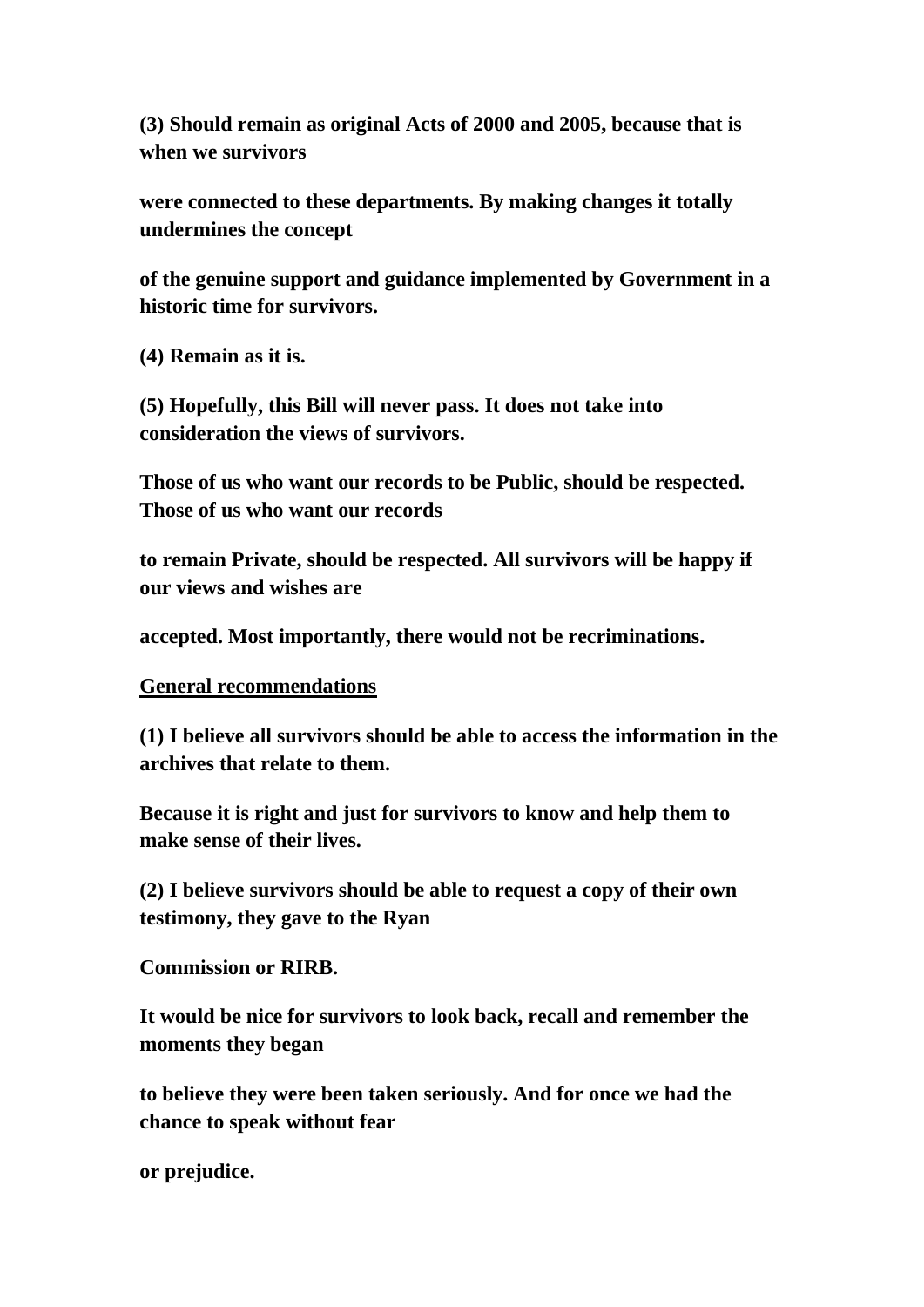**(3) Family members of children, who died in these institutions should be able to access their information.**

**I had a half brother called Alfie who died in the boys Industrial School. He was healthy on** 

**arrival to this Industrial School,and approximately 5/6 months later, he died. I am curious to know**

**how and why this happened to Alfie and I'm still sad and it's a constant deep pain and anguish to me**

**every time I think of Dear Alfie so young at 5 years old and so alone.** 

**(4) Any information of people who have died as adults, since leaving the schools, should be** 

**available to their family members under any circumstances.**

**(5) I believe very strongly in making survivors testominies available to the public, if it is annoymised**

**so that no one can identify the survivor or any other individuals from the testimony.**

**Because this is Irish History and must never be forgotton. It is paramount for this history to be**

**taught in Schools. We celebrate the 1916 Easter Rising. These soldiers fought for freedom, now**

**survivors are fighting for Justice and want our Grandchildren and Great Grandchildren to be**

**educated on how some children lived in the 20th centuary Ireland. By acknowledging this, the**

**Government is showing a sense of compassion, justice and truth through history, by making survivors**

**testominies available to the public but in annoymised to protect the identity of survivors.**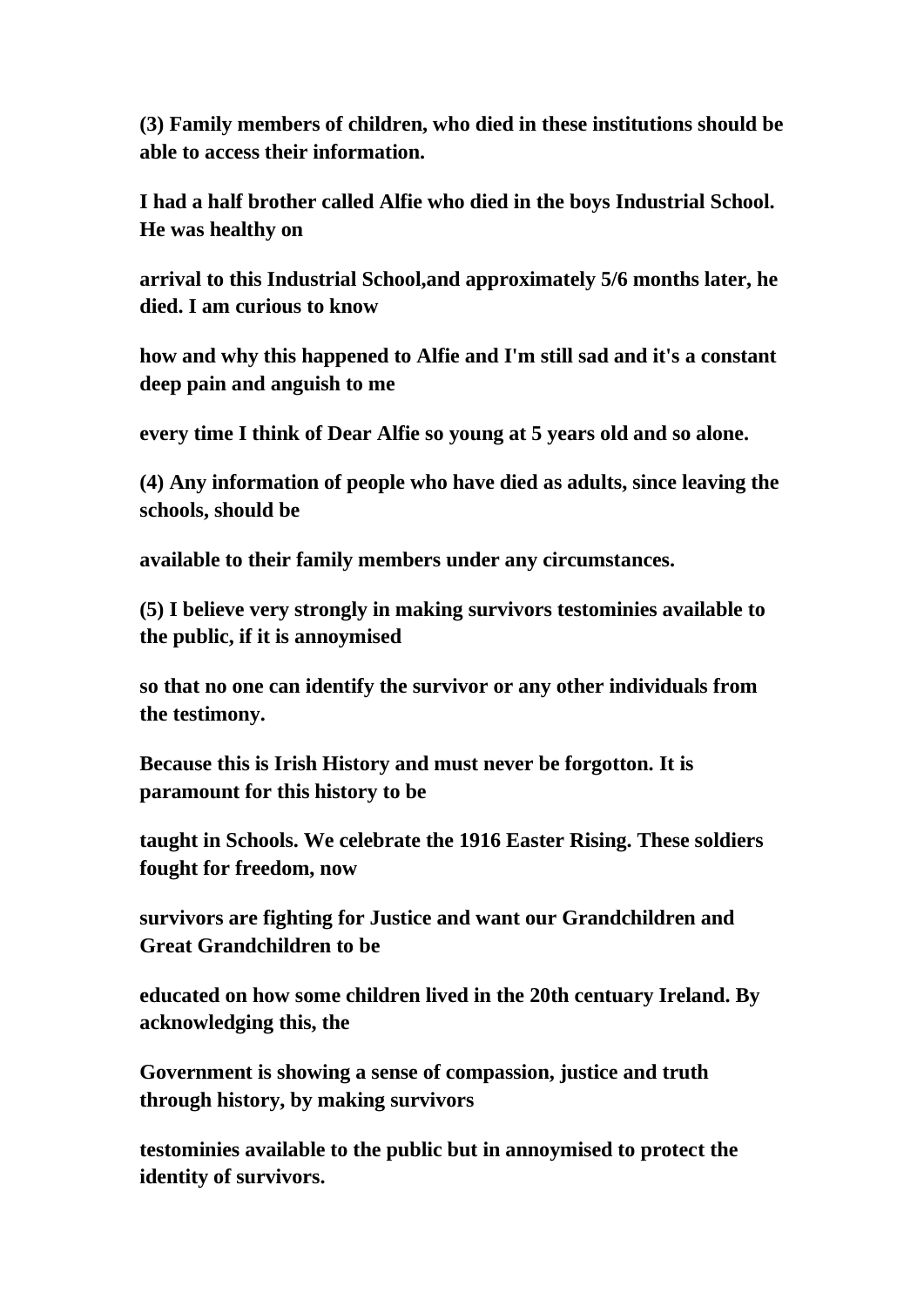**(6) I would like my testimony to be available to the public. I would prefer my testimony to be as it is.**

**with no annoymisation/redaction. Perhaps I am strong in character and mind and have no fear**

**or shame. I was a child. Now in my early 70's.**

**(7) I have never been given a promise from the Ryan Commission that my testimony would be**

**destroyed at the end of its work.** 

**I have got my copy of my testimony to the Ryan Commission. This is proof no survivors were** 

**ever told their testimonies would be destroyed at the end of its work.**

**(8) All the administrative records on how the Residential Schools system was run, Should be**

**available to the public. There should be no more secrets and lies. No reason for the Goverment**

**and future Irish Governments to continue defending and protecting the Catholic Church. I believe the**

**Catholic Church and Government have dark, dark secrets and this is why they protect each other.**

**These records should be made available immediately.** 

**(9) I believe the information provided by the church's representatives to the Ryan Commission and** 

**the RIRB should be made available to the public. This bill is about Justice, Honesty and Truth.**

**ALL of the Church's representatives information should be open and transparent. If this is done,**